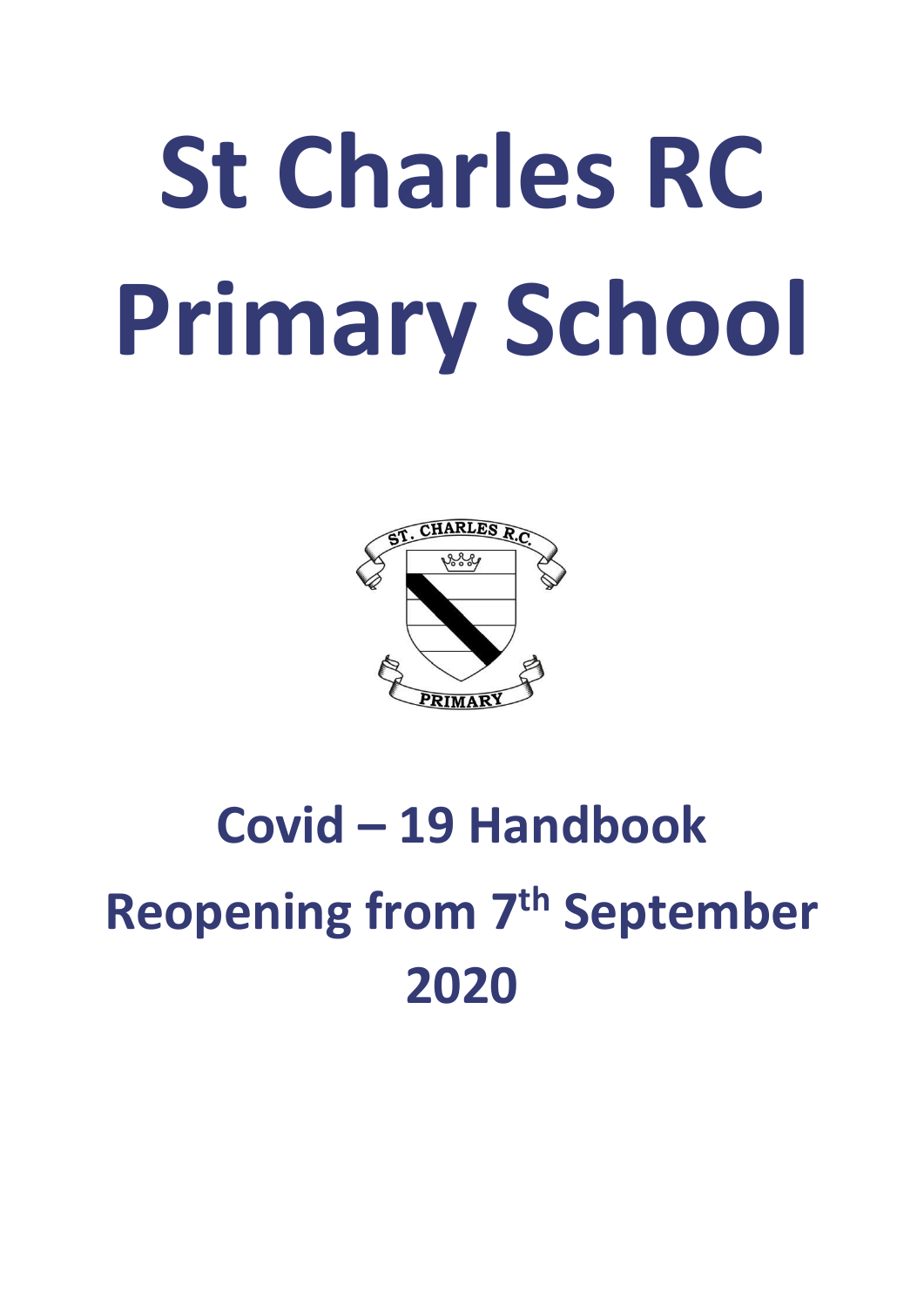

# **Drop off and pick up arrangements**

The following expectations and procedures are in place to ensure the health safety and hygiene standards are met.

In general:

- All movement around and within the building is to happen with the expected 2 metres distance, where 2 people pass in a corridor – one should step into an alcove and wait for the other to pass.
- Children and staff are not to be in school if they show any symptoms of illness. Parents and staff must report an illness to the school office and provide a list of ALL symptoms before 9am.
- Children are on site only for the duration of the school day.

## **Staggered drop off and pick up times**

- **For siblings, drop offs and pick-ups are at the YOUNGEST CHILD'S time and gate**
- In September, we will be extending the drop-off and pick up times each day. Only one parent/carer over the age of 18 can bring their children onto the school site.
- All drop offs and pickups are to take place at the gates assigned Only one parent/carer to drop off and pick up
- Social Distancing to be maintained by parents at gate or in the playground

| <b>Year group</b>        | <b>Entry point</b>                                 | <b>Drop off time</b> | <b>Afternoon Pick up Time</b>                      |
|--------------------------|----------------------------------------------------|----------------------|----------------------------------------------------|
| Nursery and<br>Reception | Nursery and Reception<br>playground                | 9.00am               | 3.00pm from Main car park gate<br>12.30pm Fridays  |
| Year 1 and 2             | Key Stage 1 playground (near<br>Year 1 and 2 door) | 9.15am               | 3.15pm from KS1 playground gate<br>12.45pm Fridays |
| Year 3 and 4             | Key Stage 2 playground (near<br>Year 3 and 4 door) | 9.30am               | 3.30pm from KS1 playground gate<br>1.00pm Fridays  |
| Year 5 and 6             | Moorside car park entrance                         | 9.30am               | 3.30pm from Moorside car park<br>1.00pm Fridays    |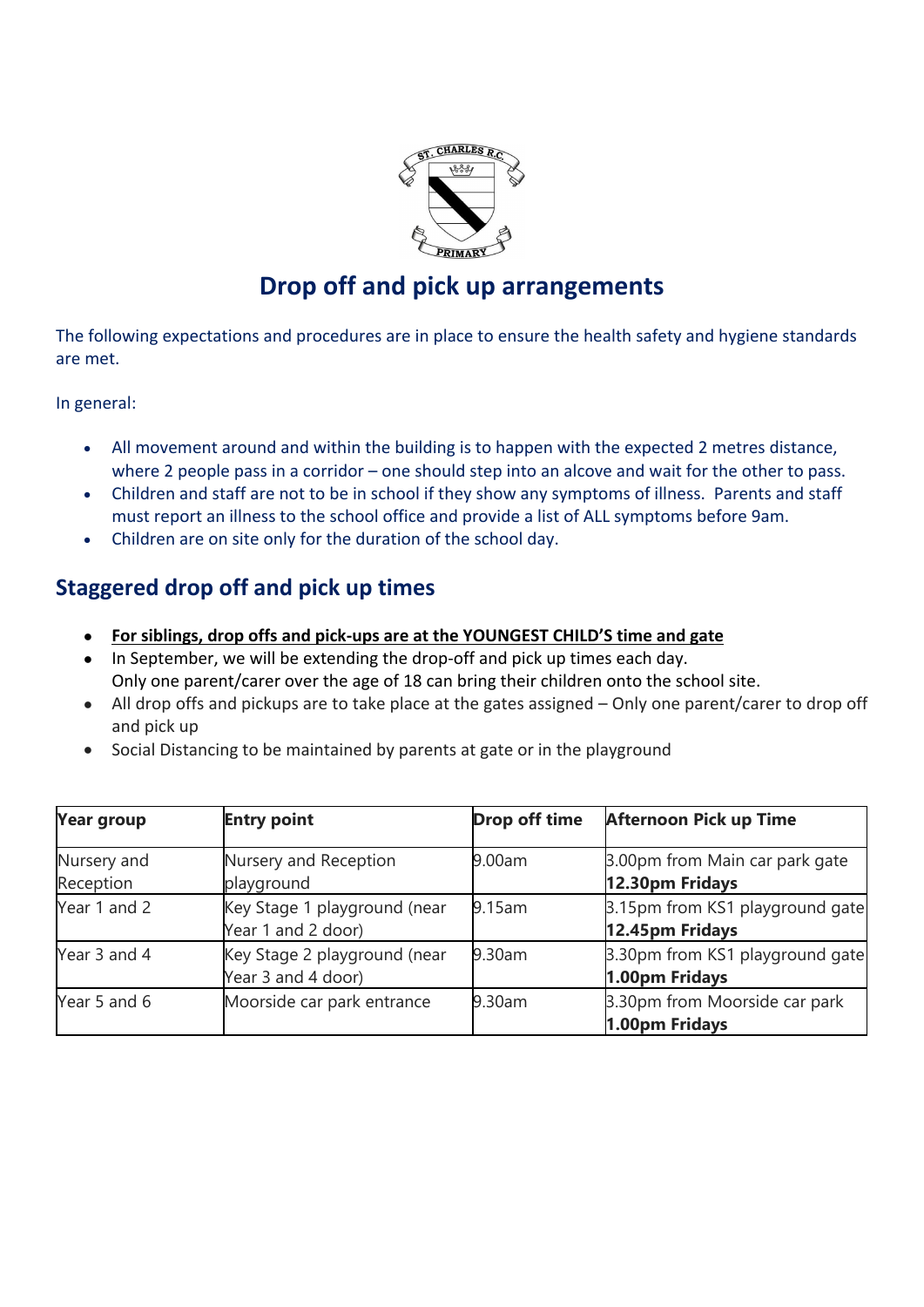# **Expectations for children**

- Children will be allowed in the building at the assigned staggered start time.
- Children enter the building without parents at the car park gate.
- Children must sanitize hands when entering the building.
- We urge parents to check their child's temperature before leaving for school.
- Children should bring a coat and sun hat to school but no school or book bag. They may bring a lunch box if they have a packed lunch. Cloakrooms are not in use.
- In order for these arrangements to work well, it is really important for children and parents to stick to these times as much as possible.
- If a child is late, please buzz the gate and open it, say goodbye to your child and a member of staff will meet them on the path, please can we ask that you wait until they are met and close the gate behind you.
- If you will be collecting your child before the end of the school day, please ring the school office 10 minutes before you arrive and they will be brought out to you.
- Children will be ready at their pick up points. When parents are there to pick up their child, the children will be released by the teachers.

# **Expectations for parents**

Parents will arrive at the assigned staggered start time and dismissal time – it is very important to keep to these times to encourage social distancing.

#### **Staff**

- Staff must enter through the main entrance.
- Staff must sanitize hands when entering the building.
- Staff need to use the two metre distancing when entering and leaving the building.
- Staff should limit their presence at school and are encouraged to leave shortly after the children have all been dismissed.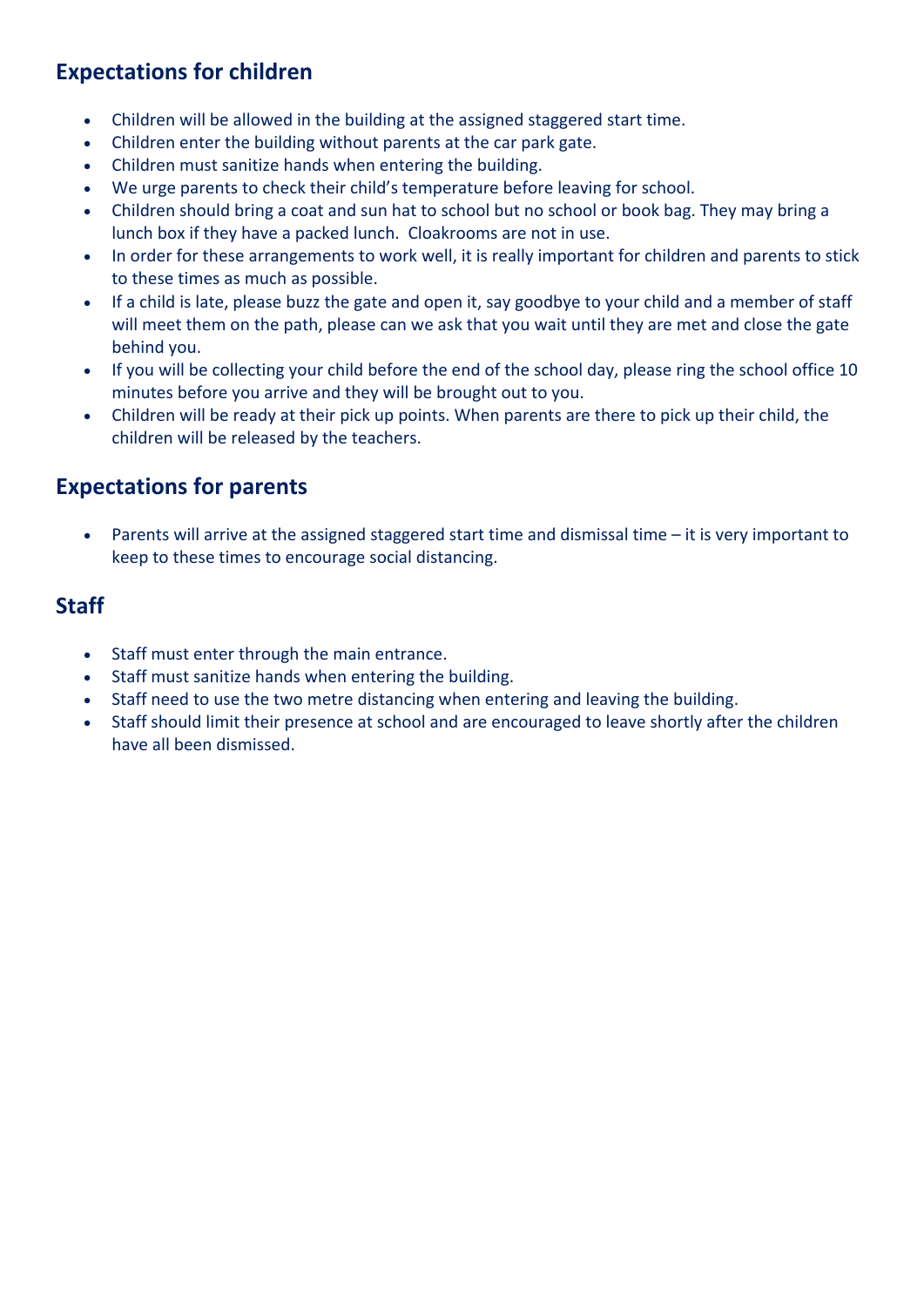

# **Entering and exiting the classroom**

# **Beginning of the day:**

- Children will bring all their belongings with them to the classroom, including their coats, hats and lunchboxes. The cloakrooms will not be in use.
- On entering the classroom they must sanitise their hands.
- Once their hands are clean, they go straight to their assigned seat, placing their coats on the back of their chair
- They are then ready to begin the day

## **During the day:**

- Each child is encouraged to bring a perfume-free hand lotion that they can stay in school to be used after sanitizing and washing hands to prevent dry skin
- Students must wash their hands when they enter and exit the classroom; before and after going out to play, before going to PE, after going to the toilet or any other time they enter or leave the room
- Each class will have use of the toilets within their unit, there must only be one child in the bathroom at once.

## **End of the day:**

- Students put on their coats
- Students wash their hands before lining up to be taken to their dismissal point
- Students sanitize their hands before walking out of the door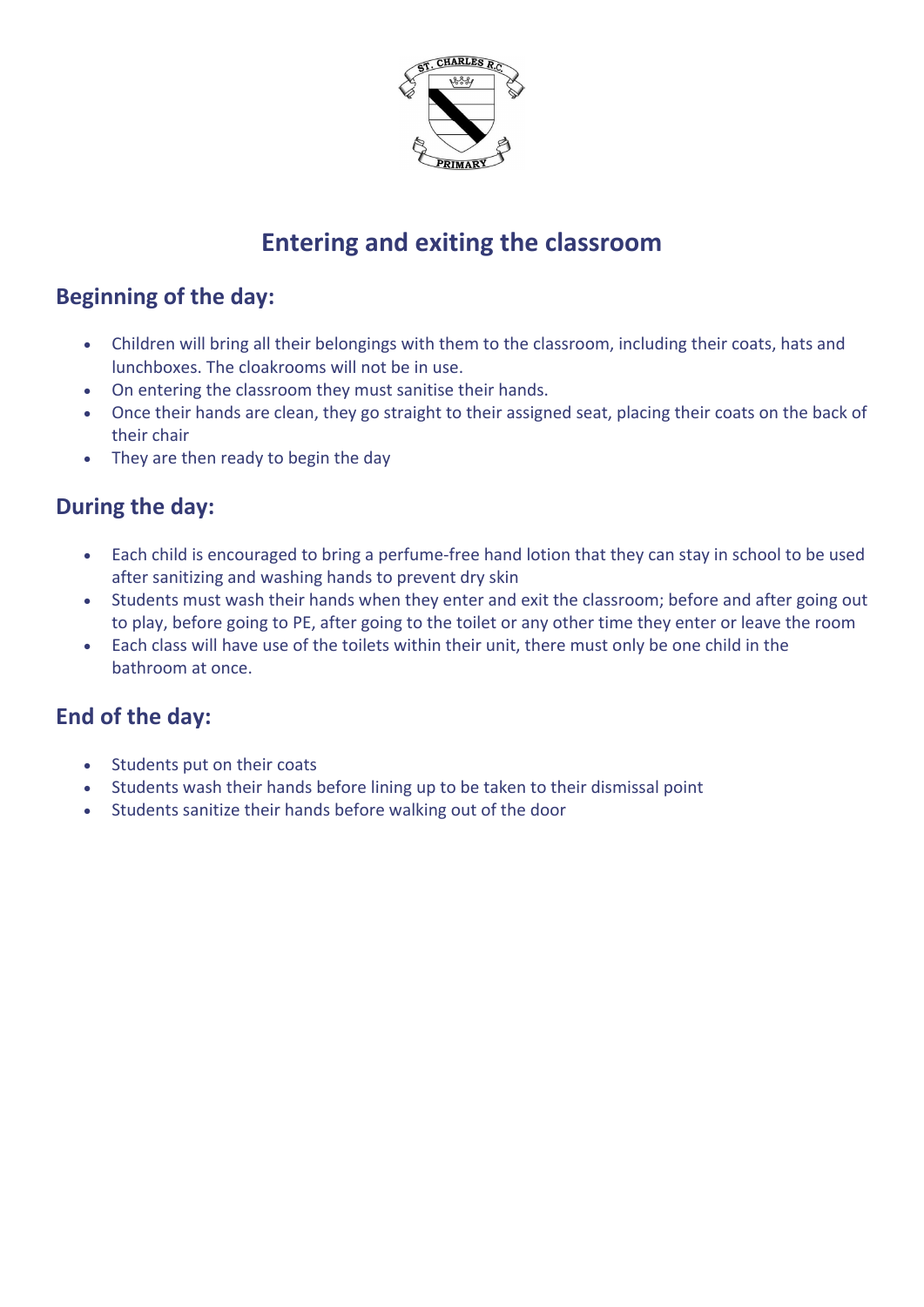

# **Expectations around use of materials**

#### **Classrooms and use of materials**

- Teachers will maintain the sanitizing of the classroom and materials throughout the day.
- All toys must be washed twice daily. If they cannot be washed they must be packed away.
- All school materials stay at school; no home materials are brought to school
- Each child will be provided with a pencil case with a set of personalised resources
- Children cannot bring personal toys or pencil cases to school
- Each child will have a tray on their desk to store their resources in

#### **Toys and manipulatives**

- All toys and manipulatives to be washed after school
- Soft toys and pillows/cushions/blankets should be removed from all areas of school

## **iPads, laptops and mice**

- Must not be shared while using
- Need to be wiped before and after use several times daily with wipes
- Students must wash hands before and after use
- Ipads should be wiped before returning to the trolley for charging
- Keyboards should be wiped with a damp cloth after each use

## **Other materials**

- White boards and markers wiped down after use and stored in child's tray
- Other art materials i.e. pastels etc. used, cleaned and then packed away
- No play dough/plasticine/clay
- Role play corners removed

#### **Classroom libraries closed. Instead:**

- EYFS: a small selection of books available daily. Once a child has read the book it is packed away and cleaned at the end of the day.
- Oxford owl used instead of reading scheme.
- No reading books will be sent home.
- Teachers have a box of books relevant for the day which they use, clean and pack away.
- Older children can store a book in their class tray until complete, upon which it is wiped down before being stored/swapped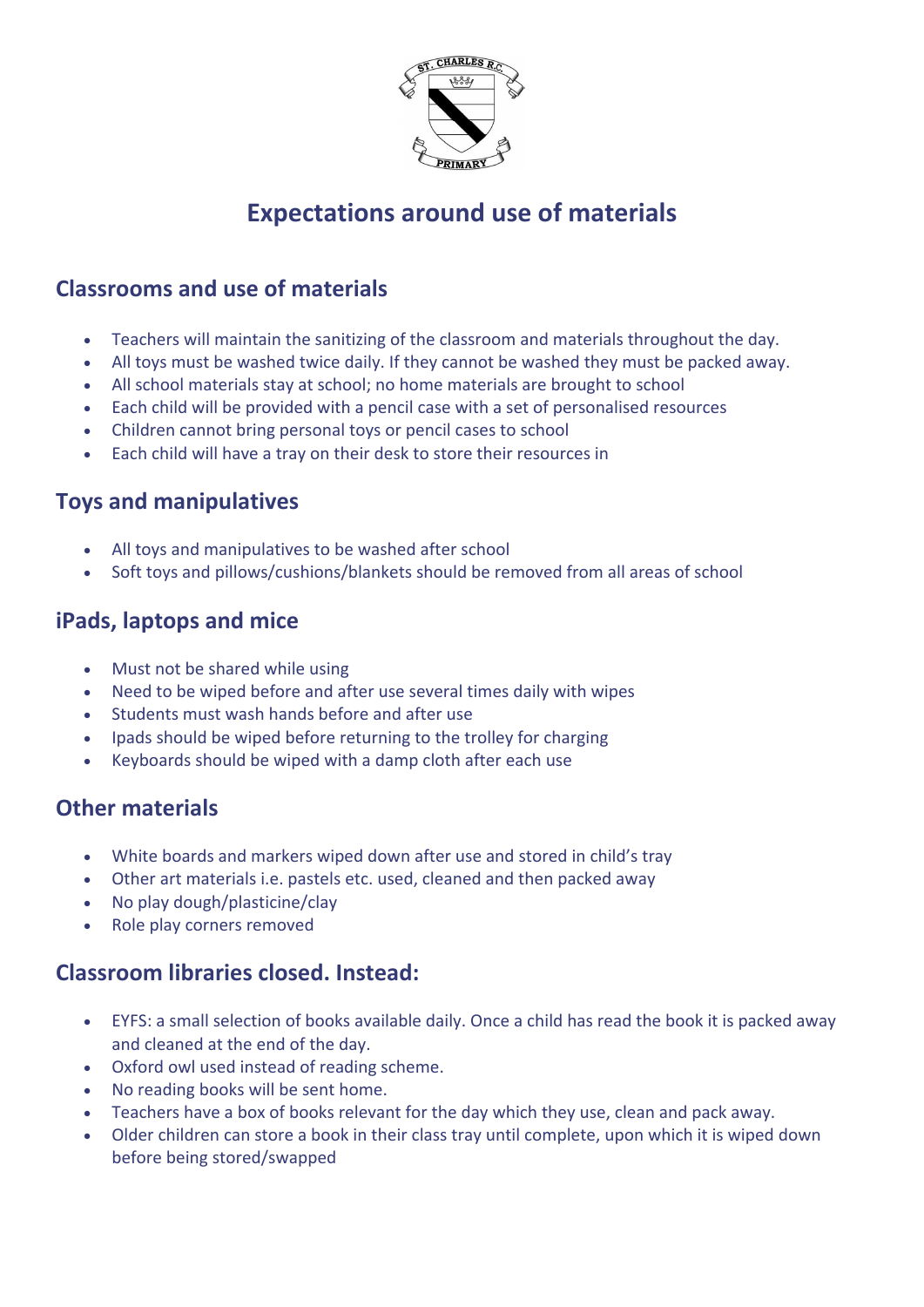

# **Health and safety guidelines**

# **How long does the virus survive?**

The virus is coated in a fatty membrane which enables it to live on surfaces. A FOMITE is a surface which transmits or transfers diseases. Humans are exposed to transmission of the virus when they touch an exposed fomite.

# **Clothing**

The virus can live on clothing for up to 6 hours (until it dries).

# **Surfaces**

The virus can live on smooth surfaces for up to 6 days. Warm soapy water is sufficient to kill the virus.

# **Paper (in regards to marking)**

Normal paper/books is similar to clothing (6 hours) so leave paper in a holding space for 12-24 hours

Soapy detergents like washing up liquid should be used to wipe surfaces.

# **Sick students**

#### **Students or members of staff who show any signs of illness must not attend school.**

Please do NOT send your child to school if he or she is showing any symptoms of illness which could be passed onto another child or adult.

If any member of the household has symptoms of Covid-19, do NOT send your child to school

Children who show signs of illness or have a temperature of 37.8 C (100 F) or higher will be sent home from school. They will be isolated until a parent arrives to collect them.

Parents and staff must report an illness to the school office and provide a list of ALL symptoms before 9am.

# **Handwashing and hand sanitizing**

Children will enter school through the main school gate, one at a time, two metres apart and will remain two metres apart the entire school day. Each bubble will have an assigned sink and toilet.

# **Handwashing Lesson**

- Upon entering school children will use hand sanitizer before to their classroom.
- Children will wash their hands every time they leave the classroom
- Children will wash their hands before eating
- Children will wash their hands regularly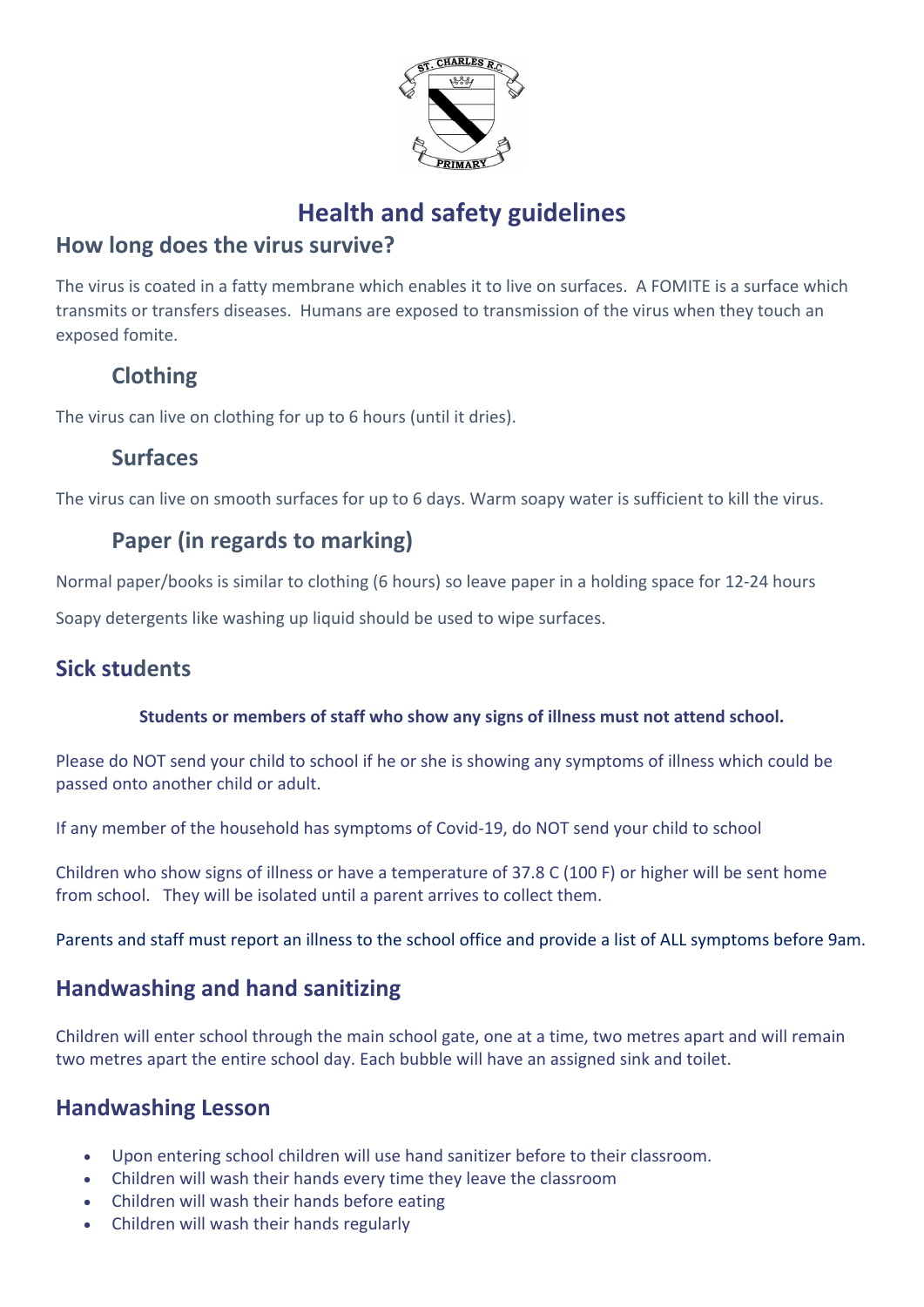#### **Two-metre distance**

- Two-metre markers will be placed before doors
- Where possible, the children will be separated by two metres throughout the school day both in the class and when transitioning to/from the playground

# **Cleaning of the building**

- Hand sanitizer machines have been located around school
- Portable hand sanitisers are in each classroom
- door handles will be sanitized on a continuous basis throughout the day by members of staff as they move around school.
- Toilets and sinks will be sanitized on a continuous basis throughout the day

## **Classrooms and use of materials**

Teachers will maintain the sanitizing of the classroom and materials.

All toys must be washed twice daily. If they cannot be washed they must be packed away. Children's personal toys and pencil cases must stay at home. iPads, laptops and mice are not to be shared and will be wiped before and after use.

#### **PPE**

A selection of PPE has been secured from the Local Authority including gloves, aprons and face coverings.

The Government guidelines continue to state that PPE in schools is not required.

## **Keeping your family safe**

It is advisable that you change your clothes and shower on returning home from work. Clothes should be placed directly into the washing machine. You must also remember to encourage family members to continue to maintain a regular handwashing routine at home.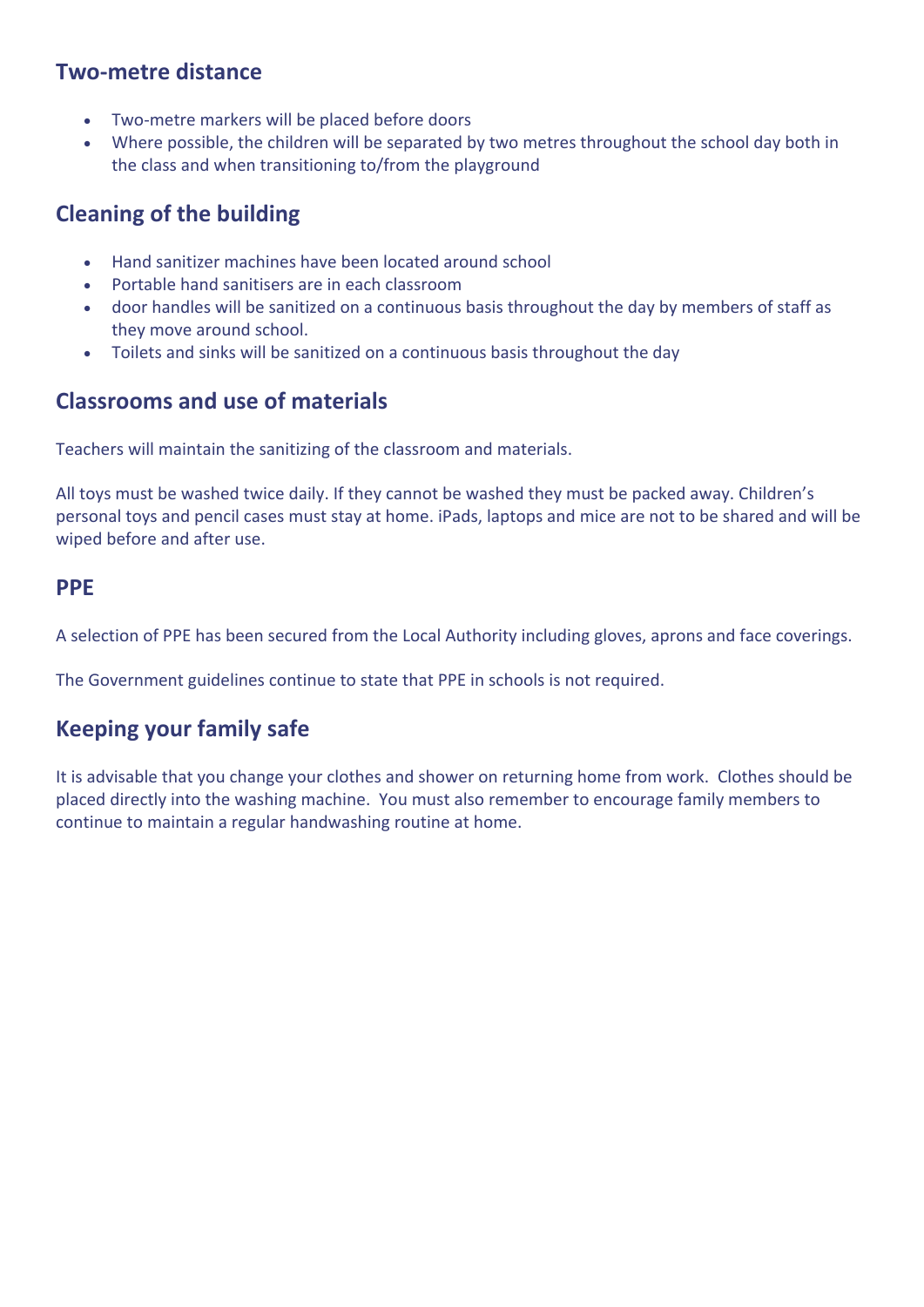

# **Emergency learning: How to keep your distance as an adult**

Working and collaborating together will look and feel different. It is likely to be awkward and certainly will take getting used to. In addition to following the guidelines for moving around the building, please use the following guidelines:

- Staff should enter via the main entrance
- Staff must wipe down their computer, iPad, mouse, etc. several times a day
- When working in the same room, adhere to the two metre distance guidelines, spread out in communal areas and wash hands before entering the room and after leaving the room
- Use of staff rooms is allowed only if adults wash hands when entering and exiting the staff room and apply social distancing expectations.
- Adults When talking to children:
- Keep a 2m distance
- Talk to them from above rather than on parr with them
- Start holding/clasping your hands together as you walk around to stop yourself from touching backs of chairs or tables etc.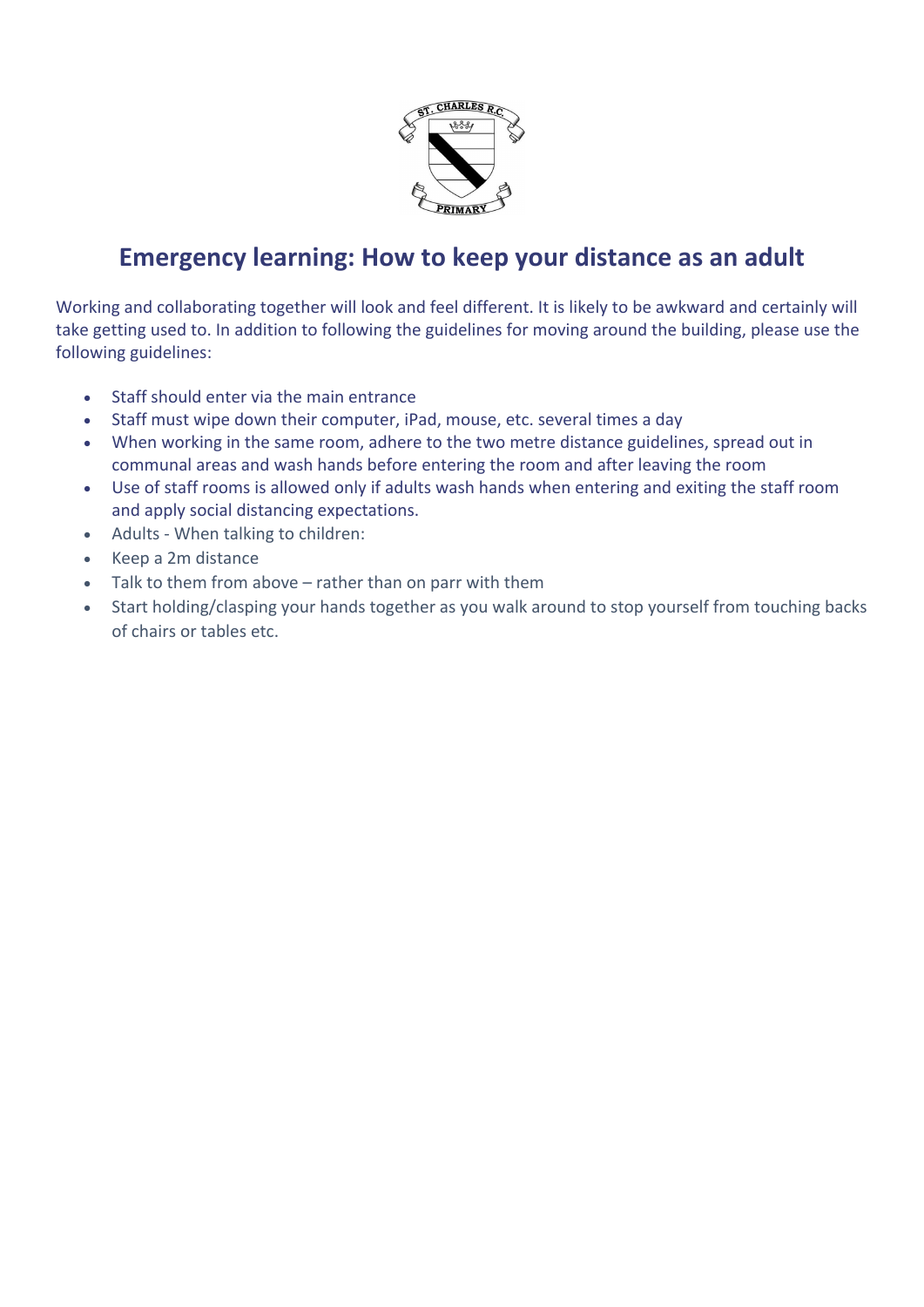

# **Home learning plan**

We are very pleased to offer students not at school opportunities for Home Learning during this emergency learning situation. Children who remain home will be able to access similar lessons and activities as their classmates who are in school.

# **What does "home learning" look like?**

Children at home will receive instructions and activities of maths, reading, writing and well-being through Google classroom and Studyladder. Lessons will be posted as activities in Google Classroom so all children have access.

# **Who is making home learning?**

We have a caring team of home learning coordinators. The team coordinates and posts lessons for all students in Google classroom. They will take lesson plans designed by the teachers and use them to create activities.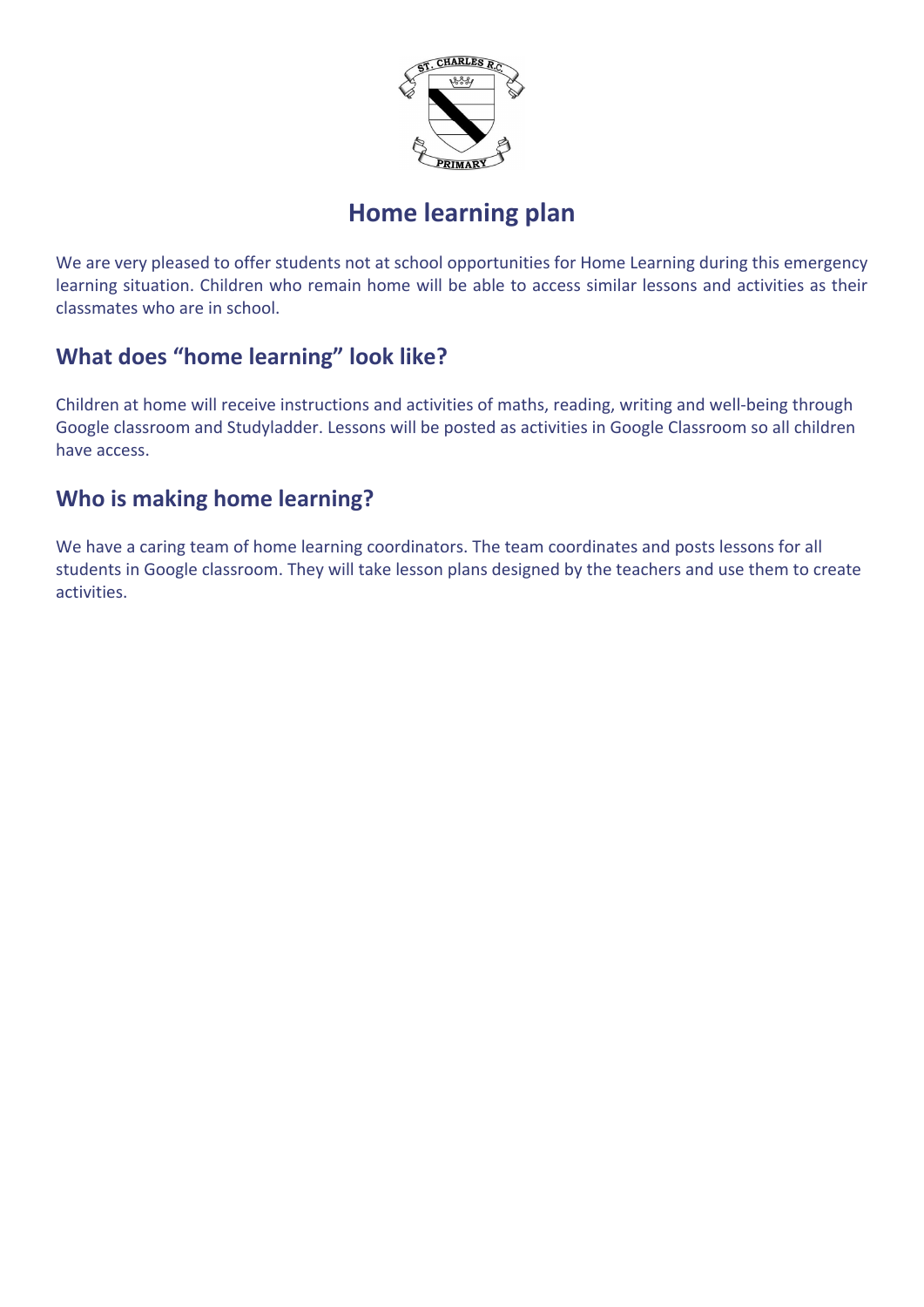

# **Hygiene procedures for the classroom**

# **Daily routines / could be done during playtimes**

- Clean tabletops, door handles and other surfaces that are frequently touched by using cleaning wipes or spray
- Let the disinfection solution sit for 30 seconds and wipe the surface dry with paper towels if still wet.

# **Before and after lunch:**

- Before the students eat, wash the tabletop with the damp cloth and spray.
- After lunch, empty waste into food caddy, stack the plastic trays and cutlery. These will be picked up again by the kitchen staff.
- Wash the table top again with the damp cloth to remove food waste, followed by another round of spray disinfectant to remove virus/bacteria.
- Please place the plastic food containers in a big plastic bag and the yellow cloth in a small bag.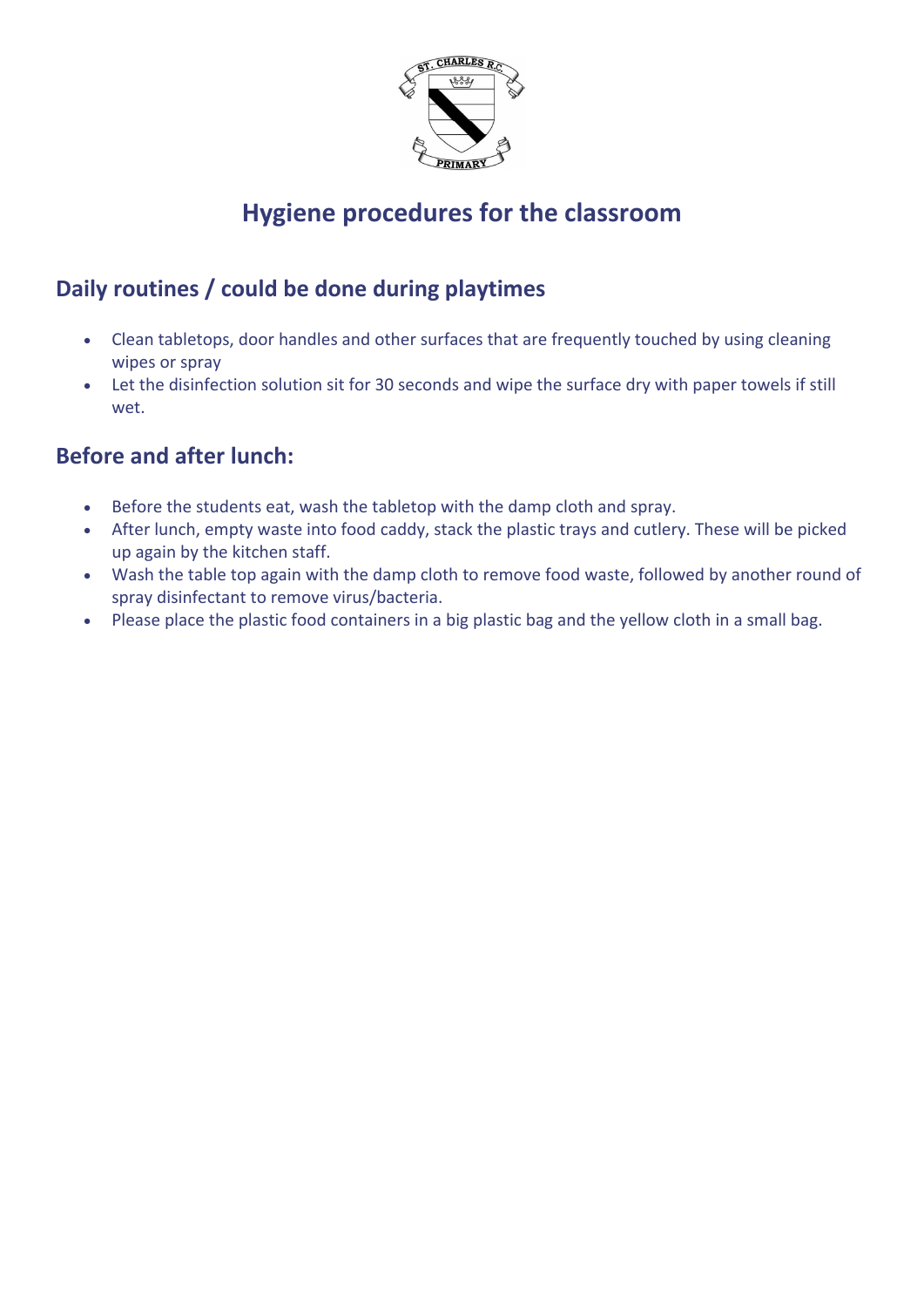

# **Movement of all people in, out and throughout the building**

All movement of children around and within the building is to be supervised by an adult and they must adhere to the expected two metres distance. When children are moving around the building, they need to be taught the following expectations. These expectations must then be reinforced consistently by all teachers.

They include:

- Everyone washes hands before moving to another section of the school
- Move on the right when moving through the corridors
- Move through doorways one at a time
- Keep hands and bodies to him/herself
- Use the assigned bathrooms
- One child at a time uses their assigned toilet
- Children must wash hands after using the toilet

#### **Visitors**

Except for emergency repairs, no visitors are not permitted onsite.

Anyone outside of the staff team, who enters the building, will be expected to provide details of their reason and their full name, address and telephone number.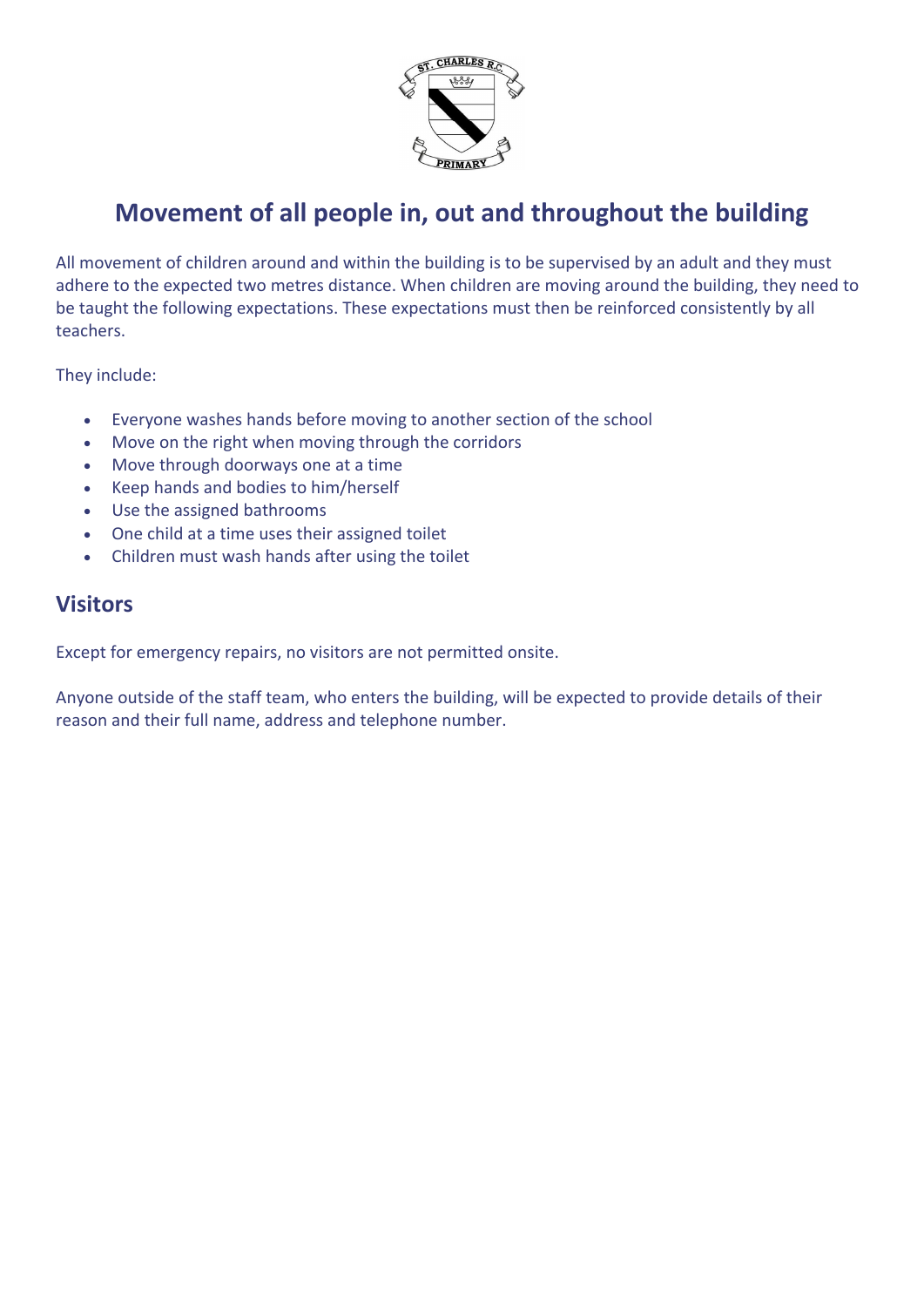

# **Outdoor play**

A revised playtime schedule has been created to provide increased outdoor playtime for all children and limit the number on the playground at one time. Each bubble will lead their own supervision.

Children's expectations for outdoor play

- Children are expected to follow the school rules and cooperate when instructed and directed
- Children are expected to adhere to all new procedures so the school can follow the guidelines for health and safety
- Children must maintain a two metre distance when playing
- Football or any ball play is not permitted during this time
- Students will not have access to playground toys and bikes
- Children will not be able to play on the tree house or apparatus nearby
- Children will be able to play on the other fixed playground equipment stage etc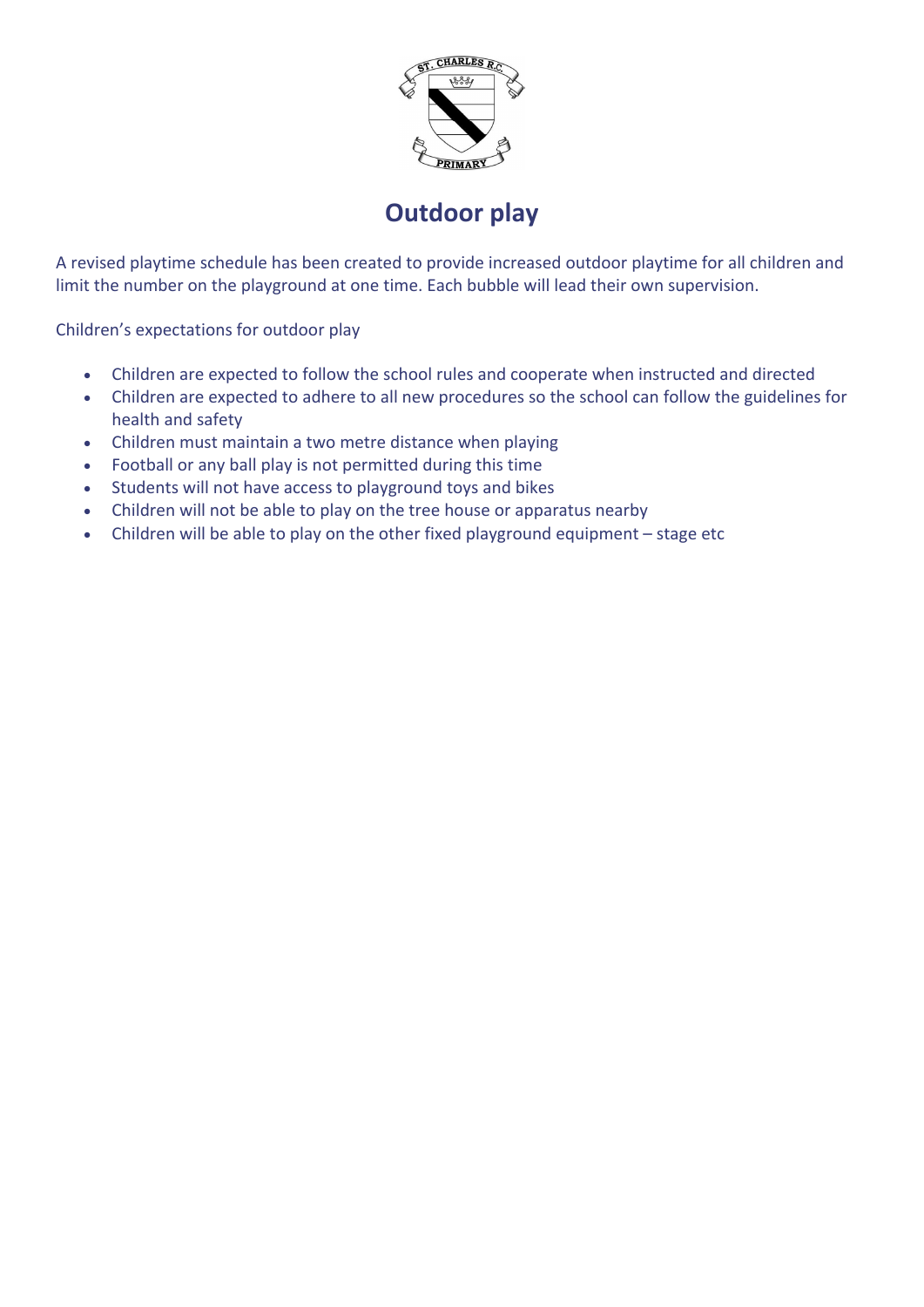

# **Staff illness**

Staff who show signs of illness or have a temperature of 37.8 C (100 F) or higher should not come to school or if already at school go home immediately.

You are considered sick when there are symptoms of illness, even with mild symptoms of illness. This means that in case of symptoms of illness you have to stay home from work.

You must inform school of your symptoms so that we can look for patterns in sickness throughout your bubble.

Staff can return to school 48 hours after they are no longer showing ANY symptoms of illness. This means that if you have symptoms of illness, you should stay home until you are well.

If a person who has been at school is confirmed (or suspected) to be infected with COVID-19, the school must be informed of it in order to inform the persons with whom he/she has been in close contact.

It is recommended that persons with proven COVID-19 isolate themselves as much as possible in the home away from others family members and avoid all physical contact with persons in the home.

## **When a family member is ill**

When you suspect someone in your house has COVID-19, stay at home out of caution. Do your best to isolate yourself from the ill person. Ask to have the ill person tested as you are a key worker and need to return to work. If it is confirmed that it is not COVID-19, you should return to work.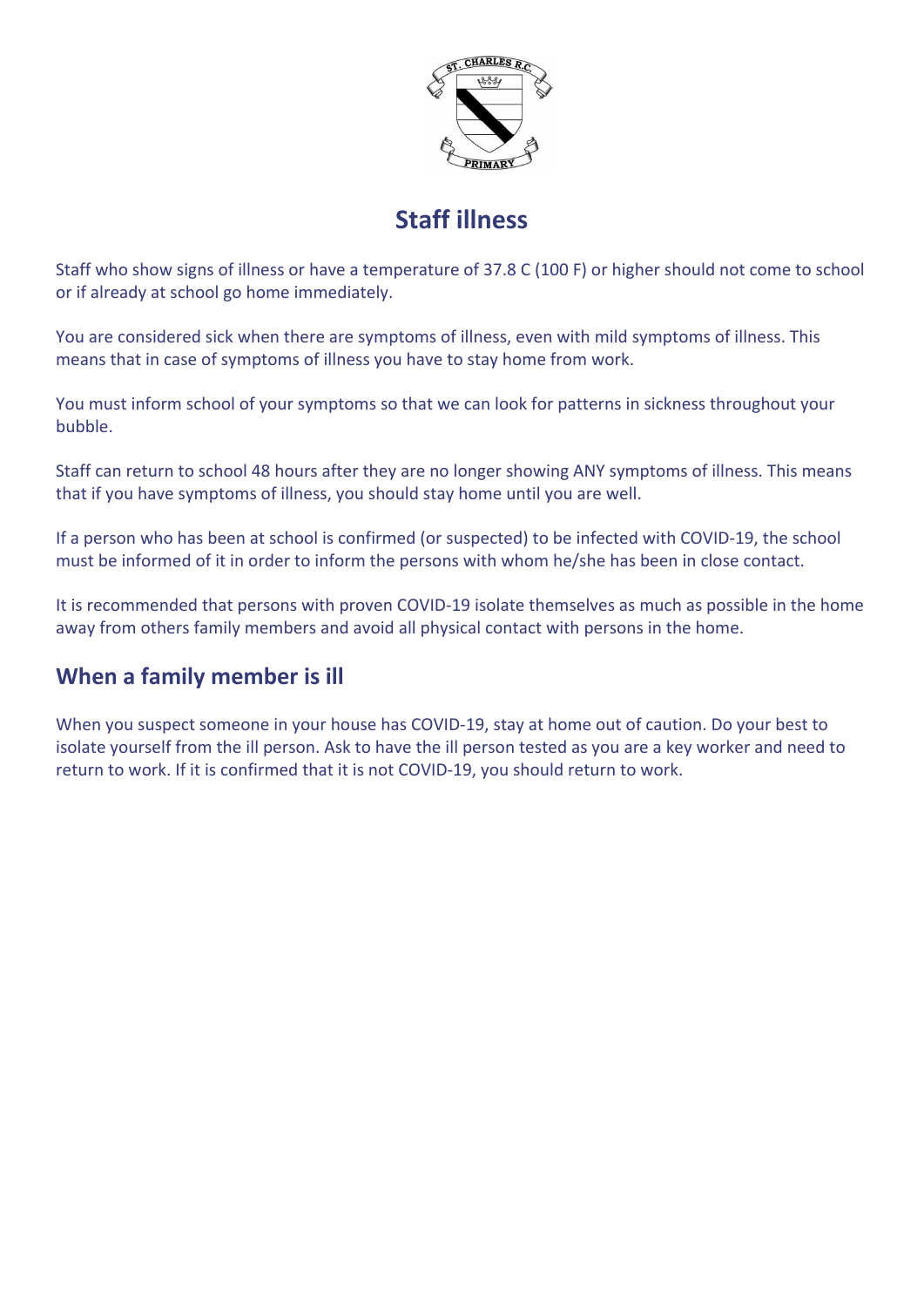

# **Students of concern**

Due to the nature of emergency learning, the school's capacity to manage particular behaviours will be limited. As such, it is important that students follow school rules with a greater degree of independence. Unfortunately, children who can not meet the new expectations will not be permitted to stay at school. Teachers and staff will monitor the emotional well-being of children in the new learning environment. Parents are also asked to share any concerns with their child's class teacher.

We will be particularly aware of the following situations and issues:

- 1. Reluctant children\*
- 2. Social / emotional concerns including new concerns because of new class, teacher, environment, friendships
- 3. Behaviour / disciplinary issues
- 4. Late and absent students
- 5. Child protection issues

\*children who are not agreeable to coming to school, who have difficulty separating from parents, who refuse to enter the building, who make excuses during the day to be sent home

| Concern                           | Response                                                                                                                                                                                                                                                                                                                                                                                                                                                                               |  |
|-----------------------------------|----------------------------------------------------------------------------------------------------------------------------------------------------------------------------------------------------------------------------------------------------------------------------------------------------------------------------------------------------------------------------------------------------------------------------------------------------------------------------------------|--|
| Reluctant children                | Teachers and staff will make reasonable efforts to encourage children to enter<br>and stay in school. Children who are not able to cooperate easily and quickly will<br>be sent home.                                                                                                                                                                                                                                                                                                  |  |
| Social/emotional<br>issues        | Teachers will report children of concern to SLT                                                                                                                                                                                                                                                                                                                                                                                                                                        |  |
| Behaviour/<br>disciplinary issues | There is an enhanced expectation for children to follow school rules, classroom<br>agreements and cooperate when instructed and directed. Children are also<br>expected to adhere to the new hygiene and distancing procedures so the school<br>can follow the guidelines for health and safety. Children who can't meet the new<br>expectations will not be permitted to stay with the bubble. Teachers should call<br>for CC. Next steps will be determined on a case by case basis. |  |
| Late and absent<br>students       | Regular recording of attendance will continue.                                                                                                                                                                                                                                                                                                                                                                                                                                         |  |
| <b>Child Protection</b><br>issues | The same child protection procedures are in place. Teachers should inform a<br>Designated Safeguarding Lead if they have concerns.                                                                                                                                                                                                                                                                                                                                                     |  |